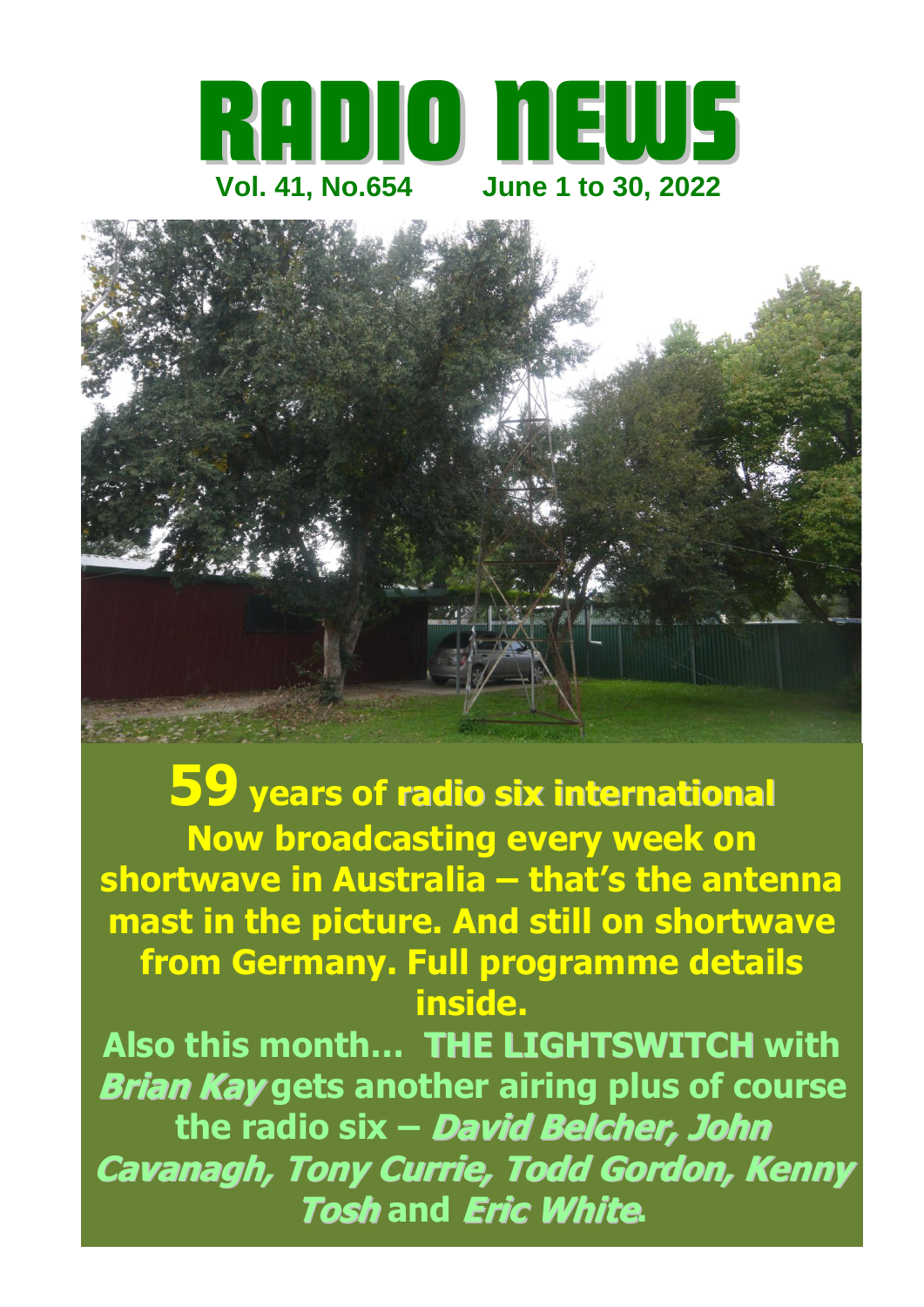## **SATURDAYS**



*IMPORTANT:* In this printed guide, all our programme times are shown in **GMT**, for UK times add one hour. *.*

#### **0000 RANDOM PLAY** 0000

The playlist of fifty tracks from unsigned and indie musicians around the world continues, introduced by *Joanne McCall.* Full details of the music, and links to the performers' websites at [www.radiosix.com/playlist.html](http://www.radiosix.com/playlist.html) Playlist compiled by TONY CURRIE

#### **0700 TODD'S TURNTABLE** 0700

*Todd Gordon* with the best in jazz from our studios in London. Todd is a well respected Scottish jazz singer (think *Sinatra*) with a limitless record collection. This is a jazz show for real afficiandoes.

### **0800 JOHN CAVANAGH'S SOUNDWAVE** Alternatives in popular music, occasional guests, 0800

the Soundwave 78, Forgotten Scottish bands and much more, from Glasgow. Unexpected guests and unexpected tracks!

#### **0900 THE LIVELY LOUNGE** 0900

*Tony Currie* on Lismore brings you the best in pop instrumentals, including Library Music, Two of a Kind, Budget Lounge, a Classical Work, a vocal track, a TV Theme and the ITV Startup.

## **1000 THE RECORD BOX**

*Eric White* with an eclectic mix of vinyl that's familiar and unfamiliar from our studio in Norwich. Eric is a lifelong record dealer with an astonishing knowledge which he brings to this unique show. Don't expect the obvious!

## **1100 THE LIGHTSWITCH**



*Brian Kay* selects some of the best recordings of light music. Brian, a noted choral conductor, is well known as the [bass](https://en.wikipedia.org/wiki/Bass_(vocal_range)) in the [King's](https://en.wikipedia.org/wiki/King%27s_Singers)  [Singers](https://en.wikipedia.org/wiki/King%27s_Singers) during the group's formative years from 1968 until 1982, and as such is to be heard on many of their 1970s LP recordings. He was also the voice of Papageno in the film *[Amadeus](https://en.wikipedia.org/wiki/Amadeus_(film))* and the lowest frog in the [Paul McCartney](https://en.wikipedia.org/wiki/Paul_McCartney) song *[We All](https://en.wikipedia.org/wiki/We_All_Stand_Together)  [Stand Together](https://en.wikipedia.org/wiki/We_All_Stand_Together)* (The Frog's Chorus). For his BBC Radio 3 series of light music, he won the [Sony](https://en.wikipedia.org/wiki/Sony_Radio_Award)  [Radio Award](https://en.wikipedia.org/wiki/Sony_Radio_Award) as Music Presenter of the Year in 1996. From UKLR's London studios. Produced by André Leon. *UK Light Radio Production*

## **1200 THE DAVID BELCHER SOUL SHOW**

The best soul, funk and jazz music on disc from our Glasgow studios. Former newspaper journalist and diarist, David moved into radio when he joined Saga radio in Glasgow. He's never looked back!

## **1300 KENNY TOSH REVIVAL SHOW**



*Kenny Tosh* in our Belfast studio with hits from the great offshore radio era of the 60s and 70s. Kenny has enjoyed a long career in commercial radio in Northern Ireland, and has now been hosting his show on radio six international for over 15 years!

## **1400 SEQUENT SOUNDS**

Nonstop music with the pick of past playlists. With nearly 5000 tracks to choose from, and we guarantee a highly eclectic mix of music from around the world. Produced by TONY CURRIE

## **2100 SECOND HAND SONGS**



Every week *Al Galpin* brings you cover versions – some you didn't even know were covers! From Bear Cave Studios in Southampton, England.

## **2200 THE DAVID BELCHER SOUL SHOW**

The best soul music on disc from our Glasgow studios.

## **2300 RANDOM PLAY: THE NEW PLAYLIST** *Joanne McCall* introduces tonight's new discs from the 50 track Random Playlist (ends 0500)

Ξ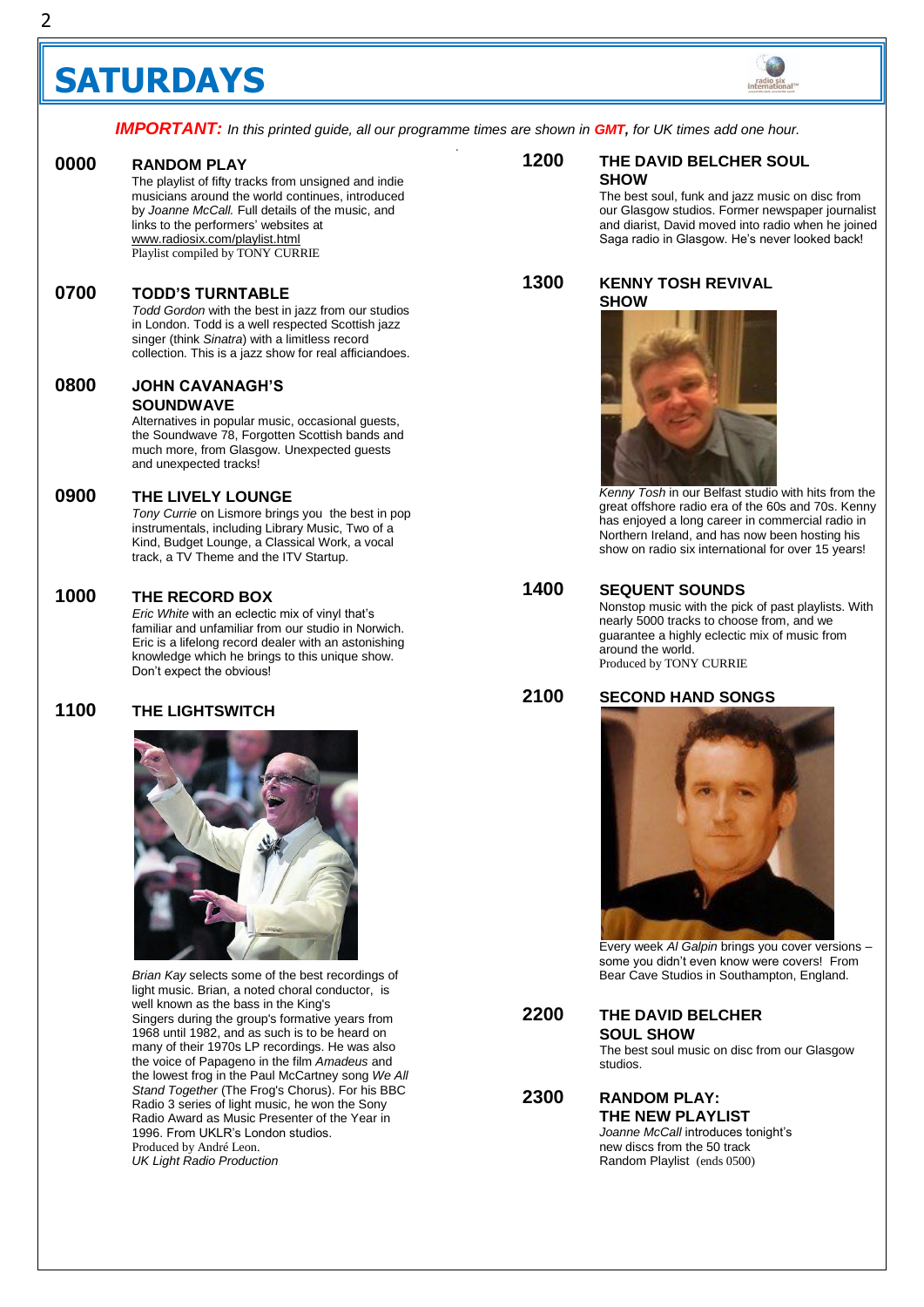## **SUNDAYS**



| 0000 | <b>RANDOM PLAY</b><br>the latest from the 50 track Random Playlist |
|------|--------------------------------------------------------------------|
| 0500 | <b>TODD'S TURNTABLE</b><br>Jazz and all that with Todd Gordon      |

**0600 SOUNDWAVE**  Alternatives in popular music with *John Cavanagh* 

- **0700** *(Online)* **THE LIVELY LOUNGE** *Tony Currie* with the best in pop instrumentals *(5,035kHz)* **THE REVIVAL SHOW** *Kenny Tosh* with music from the 60s and 70s *(ends 08:00)*
- **0800 THE RECORD BOX**  *Eric White* with vinyl goodies
- **0900 THE LIGHTSWITCH** *Brian Kay* with an hour of light music
- **1000 DAVID BELCHER SOUL**  From Glasgow, the best in soul and jazz
- **1100 (5 th only) THE SUNDAY SHOW** *(also on 9,670kHz shortwave)*



*Tony Currie* live from Studio 1 in Port Ramsay, Lismore celebrates the station's  $59<sup>th</sup>$  anniversary Reception Reports should either be emailed to [letters@radiosix.com](mailto:letters@radiosix.com) or by post to the address show at the bottom of the next column.

**(exc 5 th) KENNY TOSH REVIVAL SHOW**

Classic oldies from the pirate radio era

#### **1200 (5 th) KENNY TOSH REVIVAL SHOW**

## **(exc 5th) LIGHT AND EASY**



with *Trish Bertram* and light and easy listening music from around the world. Series Producer: TONY CURRIE

## **1300 (5th) LIGHT AND EASY**

| 1900 | <b>TODD'S TURNTABLE</b><br>Jazz and all that with Todd Gordon |
|------|---------------------------------------------------------------|
| 2000 | <b>SOUNDWAVE</b>                                              |

- Alternatives in popular music with *John Cavanagh*
- **2100 THE LIVELY LOUNGE** with *Tony Currie*
- **2200 THE RECORD BOX**  *Eric White* with original singles and album tracks from vinyl
- **2300 THE LIGHTSWITCH** With *Brian Kay* (ends 00:00)

**Frequencies and Transmitters**

## **VHF/FM**

**New Zealand: Marahau 88.2MHz Stereo Tawa 88.2MHz Stereo Stoke 106.7MHz Stereo** Monday to Friday 0700 - 0800 GMT Saturdays 0700 – 0900 GMT

Sundays 0700 – 0900 and 1200 – 1900 GMT Programming the same as online during these times. Transmission facilities courtesy of World FM

## **SHORTWAVE**

**From Germany: Rohrbach Waal 9,670kHz (31.00m) 10kW** Sunday 5<sup>th</sup> June 1100 - 1200 GMT

Programming the same as online during these times. Transmission facilities courtesy of Channel 292

## **From Australia:**

**Manilla, NSW 5,035kHz (59.54m) USB 0.2kW** Sundays 0700 – 0800 GMT Tuesdays 0900 – 1300 GMT Wednesdays 0800 – 0900 GMT Programming as marked in blue in our programme pages Transmission facilities courtesy of Unique Radio Australia

Reception Reports are always welcomed and should be emailed to [letters@radiosix.com](mailto:letters@radiosix.com) If a printed QSL card is required, please mail your report along with one US dollar or Euro to:

**Reception reports, Radio Six International, The Studio, Port Ramsay, Isle of Lismore, Argyll, Scotland PA34 5UN**